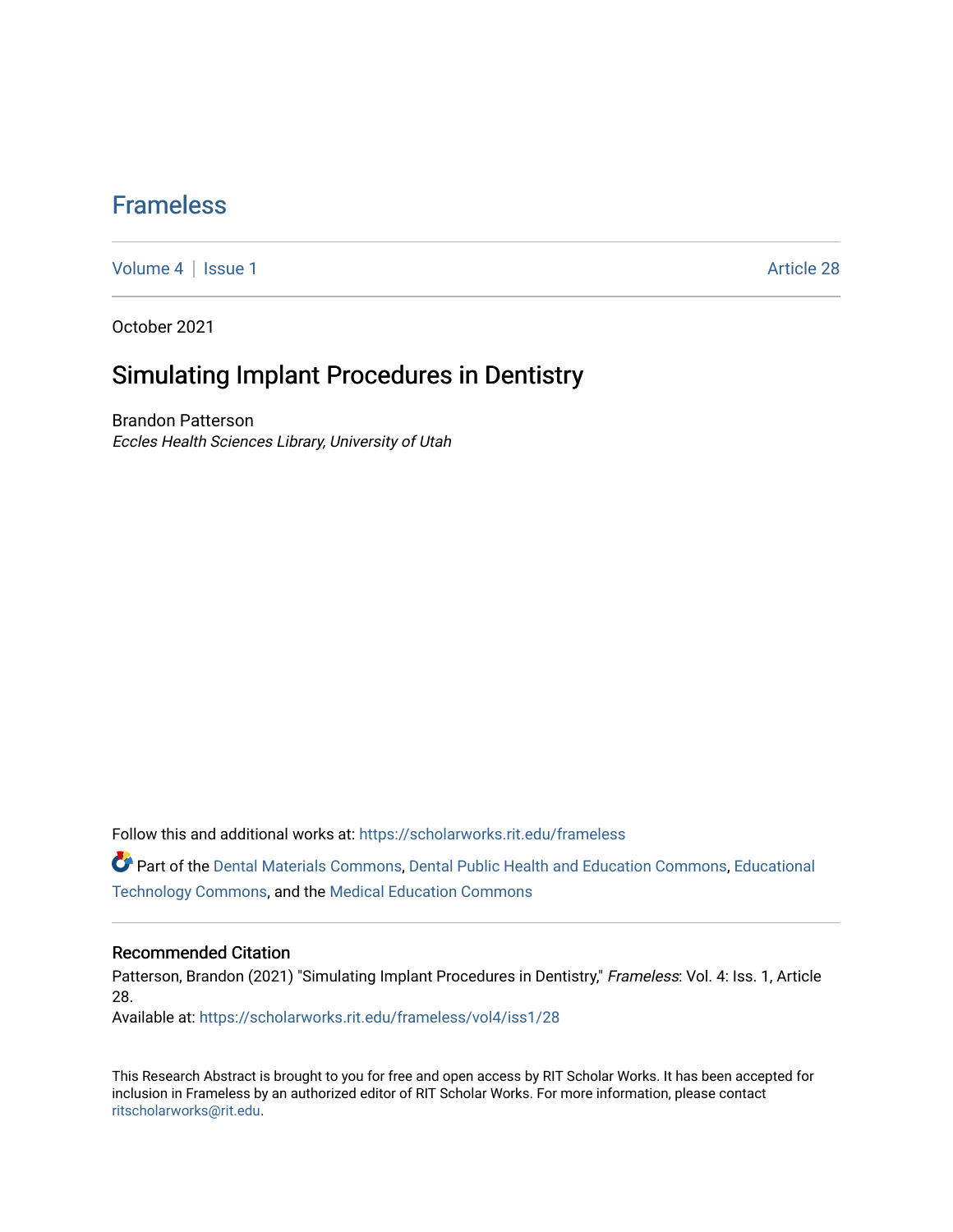# **FRAMELESS**

# **Simulating Implant Procedures in Dentistry**

**Brandon Patterson\*** Eccles Health Sciences Library University of Utah

The School of Dentistry in partnership with the health sciences library at the University of Utah developed VR simulations for dental implants. The benefits of using the technology included providing endless scenarios, evaluation measures, and experiential learning experiences for students [1]. The school administration found that the simulations kept pace with the requirements of regulatory authorities, helped reduce costs in dental education, and found that students who trained in VR scored significantly better than traditional methods largely due to their ability to repeat tasks and receive instant feedback [2, 3].

The classroom has a Vive professional tracking system integrated into the room. Students are in groups of 5 around a headset system. Students practice surgically implanting dental implants in VR. The peers and a licensed dentist grade the students' performance, and the computer tracks their work.

This research demonstration recreates an entire practicing dentist experience and includes understanding the anatomy,



*Fig. 1. Dental module introducing students to the VR dental experience*

radiology, cutting filings and crown preparations, and restoring implants and prosthetics. Four digital modules were created to simulate implant procedures in Dentistry, and include:

**• Direct and indirect dentistry module**  simulates tooth cutting and allows students to practice cutting teach from a digitally designed tooth library.

*<sup>\*</sup>*Corresponding Author, Brandon Patterson  *Submitted April 15th, 2022 Accepted April 15th, 2022*

*Published online April 18th, 2022*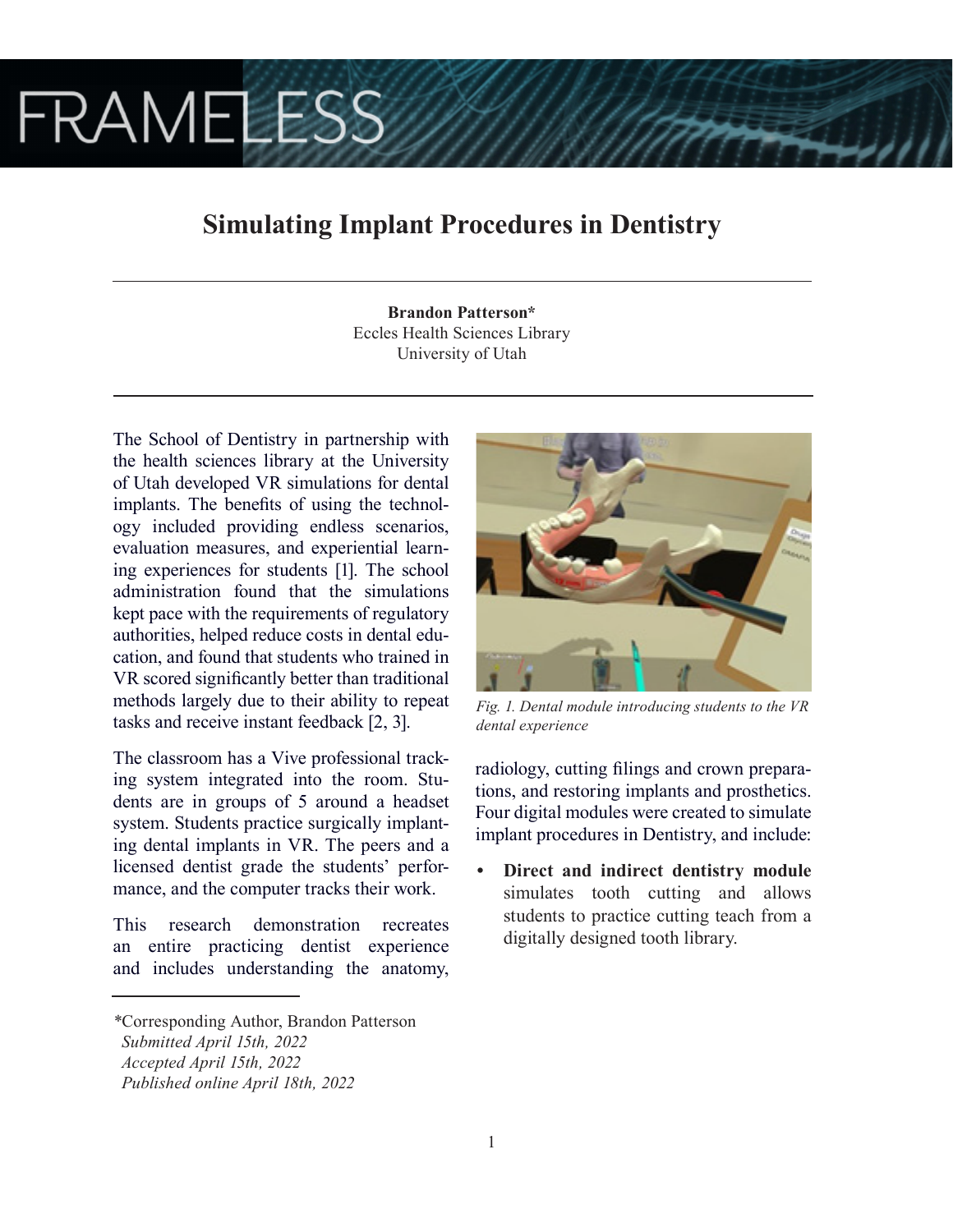**Vol. 4, No. 1 - 2021** *Frameless*

- **• Restorative implant module** simulates the placement and restoration of dental implants. With the click of a button, the software can generate a limitless number and variety of patient scenarios.
- **• Dental anatomy module** allows students to familiarize themselves with basic dental structures. Using CT scans, this module allows students to go spelunking through the tortuous caverns within an oversized molar root canal and incisors that are 25 times their usual sizes.
- **• Dental radiology module** allows students to familiarize themselves with 3D dental scans through use of photogrammetry so scans become lifelike.

virtual world using hand tracking or controllers. Students are in a stationary location and require very little movement. Each demonstration has a level of data collection that gets posted to a database. The database maps onto an e-mentoring application that can link into university-level learning management systems or exported to a simple accounting spreadsheet, for easy grading and review for students.

## **CONCLUSION**

VR allows a dentistry school to create virtual scenarios that lecture, simulation clinic, and patient clinic cannot provide by offering endless dental scenarios in a virtual world.

**Keywords**– *virtual reality, dental, teeth*

### **APPLICATIONS**

In classroom environments, haptics devices and Vive Pro headsets are calibrated alongside Oculus Quests. Students put on a Head-Mounted Display (HMD) and interact with the

| Timestamp          | UID | Object                          | Grabs          | Longest hold Total hold Correct |                   |  |
|--------------------|-----|---------------------------------|----------------|---------------------------------|-------------------|--|
| 4/25/2019 17:48:28 |     | 101 maxillary First Pre-molar   | 14             |                                 | 7.575652 23.09065 |  |
| 4/25/2019 17:48:28 | 101 | Mandibular Central Incisor      | 8              | 6.930193                        | 17.12599          |  |
| 4/25/2019 17:48:28 |     | 101 maxillary Second Pre-molar  | 12             | 7.563078                        | 14.07186          |  |
| 4/25/2019 17:48:28 | 101 | Mandibular First Molar          | 8              | 2.976717                        | 7.419136          |  |
| 4/25/2019 17:48:28 |     | 101 maxillary canine            | 6              | 4.80895                         | 7.907371          |  |
| 4/25/2019 17:48:28 |     | 101 Maxillary Molar             | 10             | 3.45337                         | 8.239147          |  |
| 4/25/2019 17:48:28 | 101 | Mandibular First Pre-molar      | 8              | 6.229895                        | 17.51081          |  |
| 4/25/2019 17:48:28 | 101 | Mandibular Canine               | 6              | 6.529516                        | 8.772834          |  |
| 4/25/2019 17:48:28 |     | 101 maxillary Lateral incisor   | $\overline{2}$ | 3.465774                        | 3.465774          |  |
| 4/25/2019 17:48:29 |     | 101 maxillary central incisor   | 2              | 3.56538                         | 3.56538           |  |
| 4/25/2019 17:58:21 |     | 102 maxillary Second Pre-molar  | 4              | 5.664036                        | 9.050459          |  |
| 4/25/2019 17:58:21 |     | 102 Maxillary Molar             | 14             | 9.03046                         | 21.35734          |  |
| 4/25/2019 17:58:21 |     | 102 Mandibular Second Pre-molar | 8              | 5.61922                         | 9.307329          |  |
| 4/25/2019 17:58:21 |     | 102 maxillary Lateral incisor   | 0              | ٥                               | 0                 |  |
| 4/25/2019 17:58:21 |     | 102 maxillary First Pre-molar   | 0              | 0                               | 0                 |  |
| 4/25/2019 17:58:21 |     | 102 maxillary canine            | 0              | 0                               | 0                 |  |

*Table 1.*